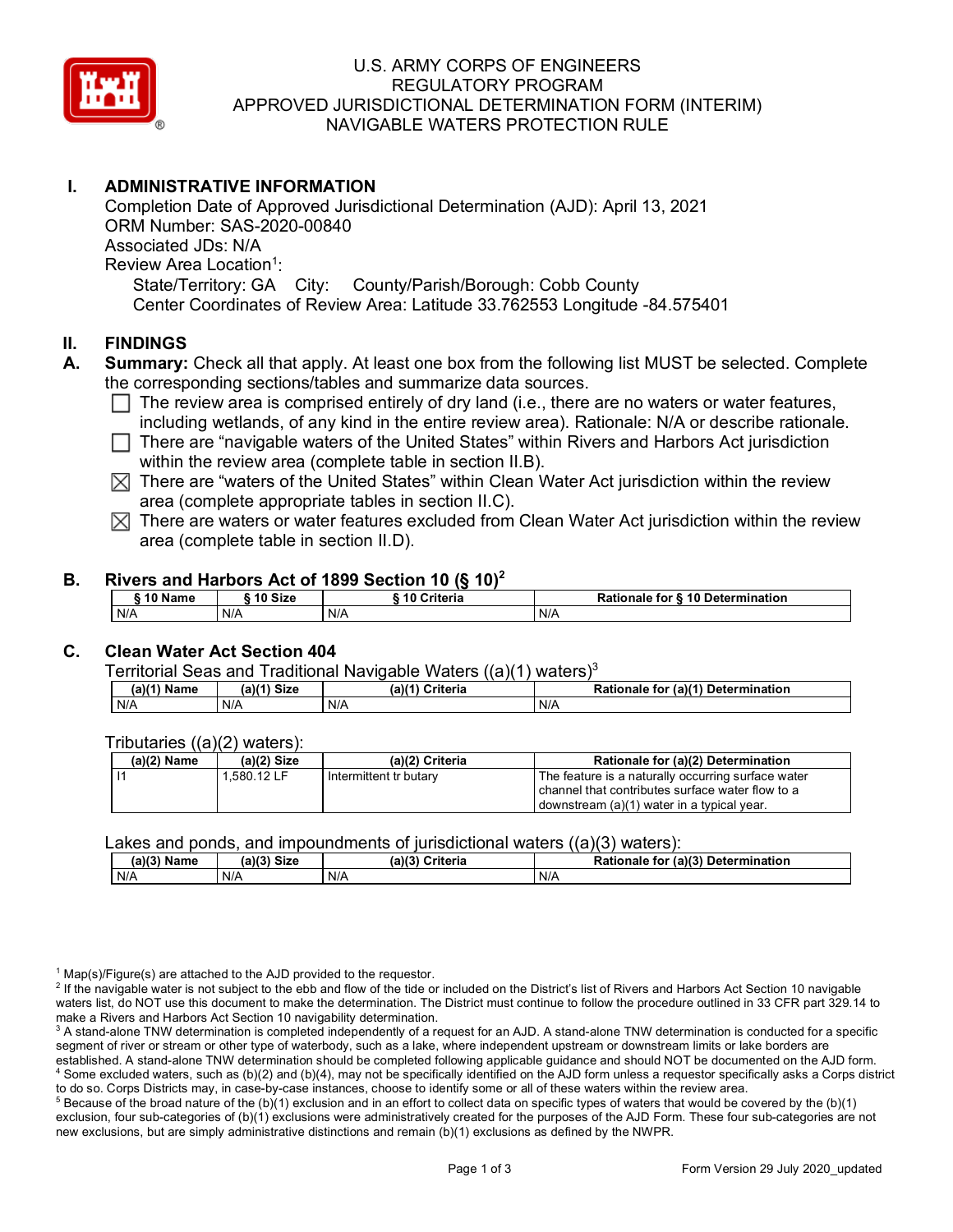

# U.S. ARMY CORPS OF ENGINEERS REGULATORY PROGRAM APPROVED JURISDICTIONAL DETERMINATION FORM (INTERIM) NAVIGABLE WATERS PROTECTION RULE

### Adjacent wetlands ((a)(4) waters):

|             |                | .                |                                                  |
|-------------|----------------|------------------|--------------------------------------------------|
| (a)(4) Name | Size<br>(4)(a, | (a)(4) Criteria  | Rationale for (a)(4) Determination               |
| $1 M^4$     | acre<br>U.U    | Adiacent wetland | a wetland directly abuts an (a)(2) water.<br>∣he |

## **D. Excluded Waters or Features**

| <b>Exclusion Name</b>                      | <b>Exclusion Size</b> | Exclusion <sup>5</sup>      | <b>Rationale for Exclusion Determination</b>                                                                             |
|--------------------------------------------|-----------------------|-----------------------------|--------------------------------------------------------------------------------------------------------------------------|
| Potential Isolated 10.125 acres<br>Wetland |                       | (b)(1) Non-adjacent wetland | There is no direct hydrologic surface connection<br>between the wetland and a jurisdictional water in a<br>typical year. |

# **III. SUPPORTING INFORMATION**

**A. Select/enter all resources** that were used to aid in this determination and attach data/maps to this document and/or references/citations in the administrative record, as appropriate.

- *Stream ID form.* This information *is* sufficient for purposes of this AJD. **\_x\_** Information submitted by, or on behalf of, the applicant/consultant: *Wetland data forms, NC*  Rationale: *N/A.* 
	- **\_\_** Data sheets prepared by the Corps: *Title(s) and/or date(s).*
- **\_x\_** Photographs: *Aerial, August 14, 2020 and site photographs.*
- **\_\_\_** Corps Site visit(s) conducted on: *Date(s).*
- **\_\_\_** Previous Jurisdictional Determinations (AJDs or PJDs): *ORM Number(s) and date(s).*
- **\_x\_** Antecedent Precipitation Tool: *provide detailed discussion in Section III.B.*
- **\_x\_** USDA NRCS Soil Survey: *Web Soil Survey, August 7, 2020.*
- **\_x\_** USFWS NWI maps: *Wetlands Mapper August 7, 2020.*
- **\_x\_** USGS topographic maps: *Austell, Cobb County, Georgia August 14, 2020.*

## **Other data sources used to aid in this determination:**

| <b>Exclusion Name   Exclusion Size</b>    |                                                                                             | Exclusion <sup>5</sup>                                                                                   | <b>Rationale for Exclusion Determination</b>                                                                             |  |  |
|-------------------------------------------|---------------------------------------------------------------------------------------------|----------------------------------------------------------------------------------------------------------|--------------------------------------------------------------------------------------------------------------------------|--|--|
| Potential Isolated 0.125 acres<br>Wetland |                                                                                             | (b)(1) Non-adjacent wetland                                                                              | There is no direct hydrologic surface connection<br>between the wetland and a jurisdictional water in a<br>typical year. |  |  |
| <b>SUPPORTING INFORMATION</b>             |                                                                                             |                                                                                                          |                                                                                                                          |  |  |
|                                           |                                                                                             |                                                                                                          | Select/enter all resources that were used to aid in this determination and attach data/maps to this                      |  |  |
|                                           |                                                                                             |                                                                                                          | document and/or references/citations in the administrative record, as appropriate.                                       |  |  |
| $\mathbf{x}$                              | Information submitted by, or on behalf of, the applicant/consultant: Wetland data forms, NC |                                                                                                          |                                                                                                                          |  |  |
|                                           |                                                                                             | Stream ID form. This information is sufficient for purposes of this AJD.                                 |                                                                                                                          |  |  |
| Rationale: N/A.                           |                                                                                             |                                                                                                          |                                                                                                                          |  |  |
|                                           |                                                                                             | Data sheets prepared by the Corps: Title(s) and/or date(s).                                              |                                                                                                                          |  |  |
| $\underline{\mathbf{x}}$                  |                                                                                             | Photographs: Aerial, August 14, 2020 and site photographs.                                               |                                                                                                                          |  |  |
|                                           | Corps Site visit(s) conducted on: Date(s).                                                  |                                                                                                          |                                                                                                                          |  |  |
|                                           |                                                                                             |                                                                                                          | Previous Jurisdictional Determinations (AJDs or PJDs): ORM Number(s) and date(s).                                        |  |  |
| $\frac{\mathbf{x}}{x}$                    |                                                                                             |                                                                                                          | Antecedent Precipitation Tool: provide detailed discussion in Section III.B.                                             |  |  |
| $\underline{x}$                           |                                                                                             | USDA NRCS Soil Survey: Web Soil Survey, August 7, 2020.                                                  |                                                                                                                          |  |  |
| $\mathbf{x}$                              |                                                                                             | USFWS NWI maps: Wetlands Mapper August 7, 2020.                                                          |                                                                                                                          |  |  |
|                                           |                                                                                             |                                                                                                          |                                                                                                                          |  |  |
| $\mathbf{x}$                              |                                                                                             |                                                                                                          | USGS topographic maps: Austell, Cobb County, Georgia August 14, 2020.                                                    |  |  |
|                                           |                                                                                             |                                                                                                          |                                                                                                                          |  |  |
| Data Source (select)                      |                                                                                             | Other data sources used to aid in this determination:<br>Name and/or date and other relevant information |                                                                                                                          |  |  |
| <b>USGS Sources</b>                       |                                                                                             | Stream Stats.                                                                                            |                                                                                                                          |  |  |
| <b>USDA Sources</b>                       | N/A                                                                                         |                                                                                                          |                                                                                                                          |  |  |
| <b>NOAA Sources</b>                       | Lidar                                                                                       |                                                                                                          |                                                                                                                          |  |  |
| <b>USACE Sources</b>                      | $N/A$ .                                                                                     |                                                                                                          |                                                                                                                          |  |  |
| <b>State/Local/Tribal Sources</b>         | N/A.                                                                                        |                                                                                                          |                                                                                                                          |  |  |
| <b>Other Sources</b>                      |                                                                                             | Survey map which depicts the flood zone location on the parcel.                                          |                                                                                                                          |  |  |

- **B. Typical year assessment(s):** The APT reported drier than normal conditions on August 12, 2020 and normal conditions on November 30, 2020, which were the dates of the site visits.
- **C. Additional comments to support AJD:** The wetland data forms document the boundary of a wetland in this area. The wetland was observed to be isolated and lacking a surface hydrologic connection to a downstream (a)(1) water in a typical year on both dates of the site visits. The survey map which

 $1$  Map(s)/Figure(s) are attached to the AJD provided to the requestor.

<sup>&</sup>lt;sup>2</sup> If the navigable water is not subject to the ebb and flow of the tide or included on the District's list of Rivers and Harbors Act Section 10 navigable waters list, do NOT use this document to make the determination. The District must continue to follow the procedure outlined in 33 CFR part 329.14 to make a Rivers and Harbors Act Section 10 navigability determination.

 segment of river or stream or other type of waterbody, such as a lake, where independent upstream or downstream limits or lake borders are established. A stand-alone TNW determination should be completed following applicable guidance and should NOT be documented on the AJD form.<br><sup>4</sup> Some excluded waters, such as (b)(2) and (b)(4), may not be specifically iden to do so. Corps Districts may, in case-by-case instances, choose to identify some or all of these waters within the review area. <sup>3</sup> A stand-alone TNW determination is completed independently of a request for an AJD. A stand-alone TNW determination is conducted for a specific

to do so. Corps Districts may, in case-by-case instances, choose to identify some or all of these waters within the review area.<br><sup>5</sup> Because of the broad nature of the (b)(1) exclusion and in an effort to collect data on s new exclusions, but are simply administrative distinctions and remain (b)(1) exclusions as defined by the NWPR. exclusion, four sub-categories of (b)(1) exclusions were administratively created for the purposes of the AJD Form. These four sub-categories are not